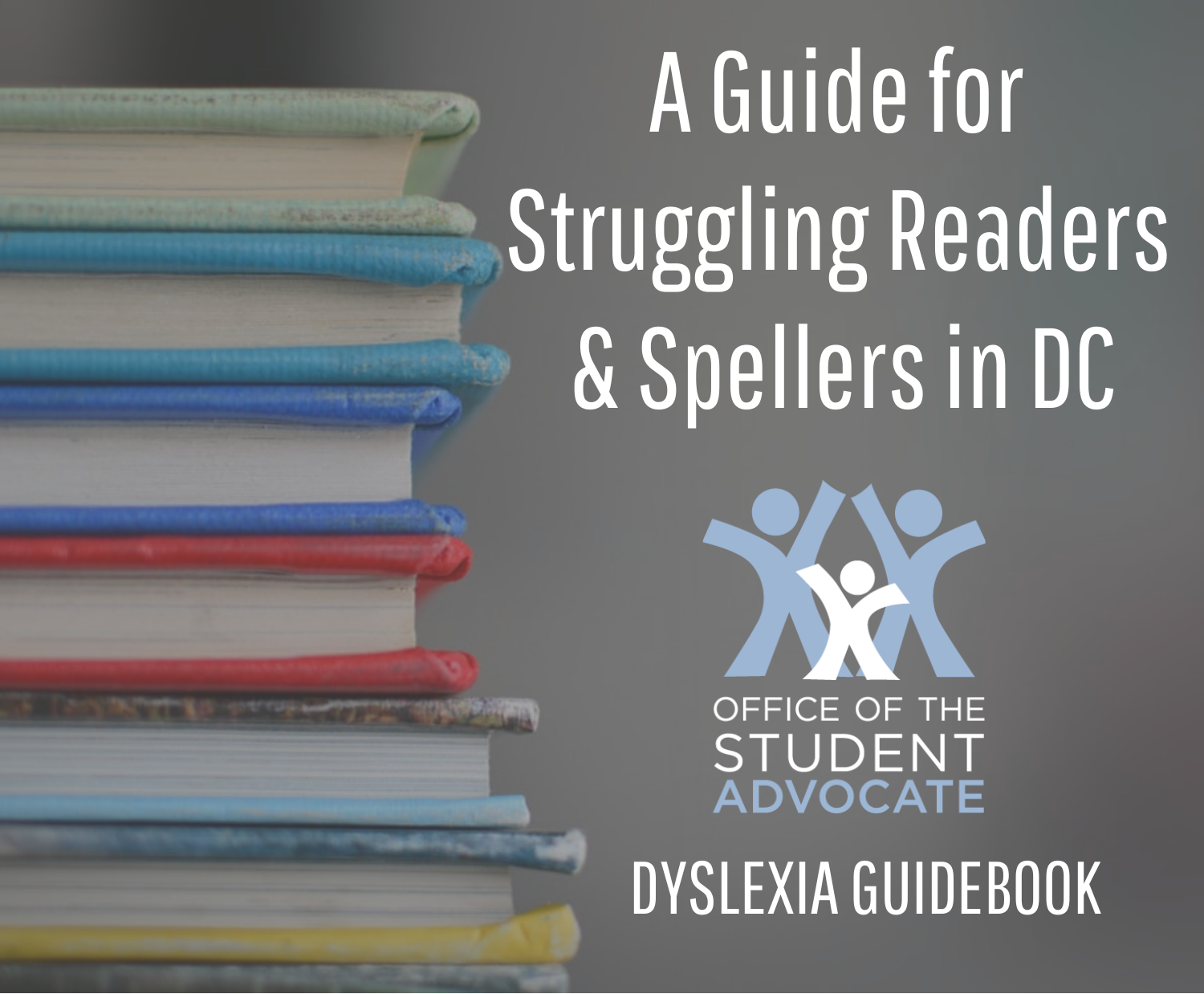## Table of Contents

| <b>DEFINITION</b>         | pg. 1   |
|---------------------------|---------|
| <b>NEED to KNOW</b>       | pg. 2   |
| <b>MYTHS vs. FACTS</b>    | pg. 3   |
| <b>SIGNS and SYMPTOMS</b> | pg. 4   |
| <b>TERMS to KNOW</b>      | pg. 5-6 |
| <b>WHAT to ASK</b>        | pg. 7   |
| <b>RESOURCES</b>          | pg. 8   |
| <b>SOURCES</b>            | pg. 9   |

This toolkit is intended to help inform families and educational stakeholders of the nitty-gritty, need to know facts about Dyslexia and will provide families and stakeholders with pertinent information that can help guide them through the initial phase of navigating dyslexia and the obstacles it presents. Our hope is that this toolkit will not only raise awareness about dyslexia, but also act as a tool to empower any individual to advocate for students who may need their support.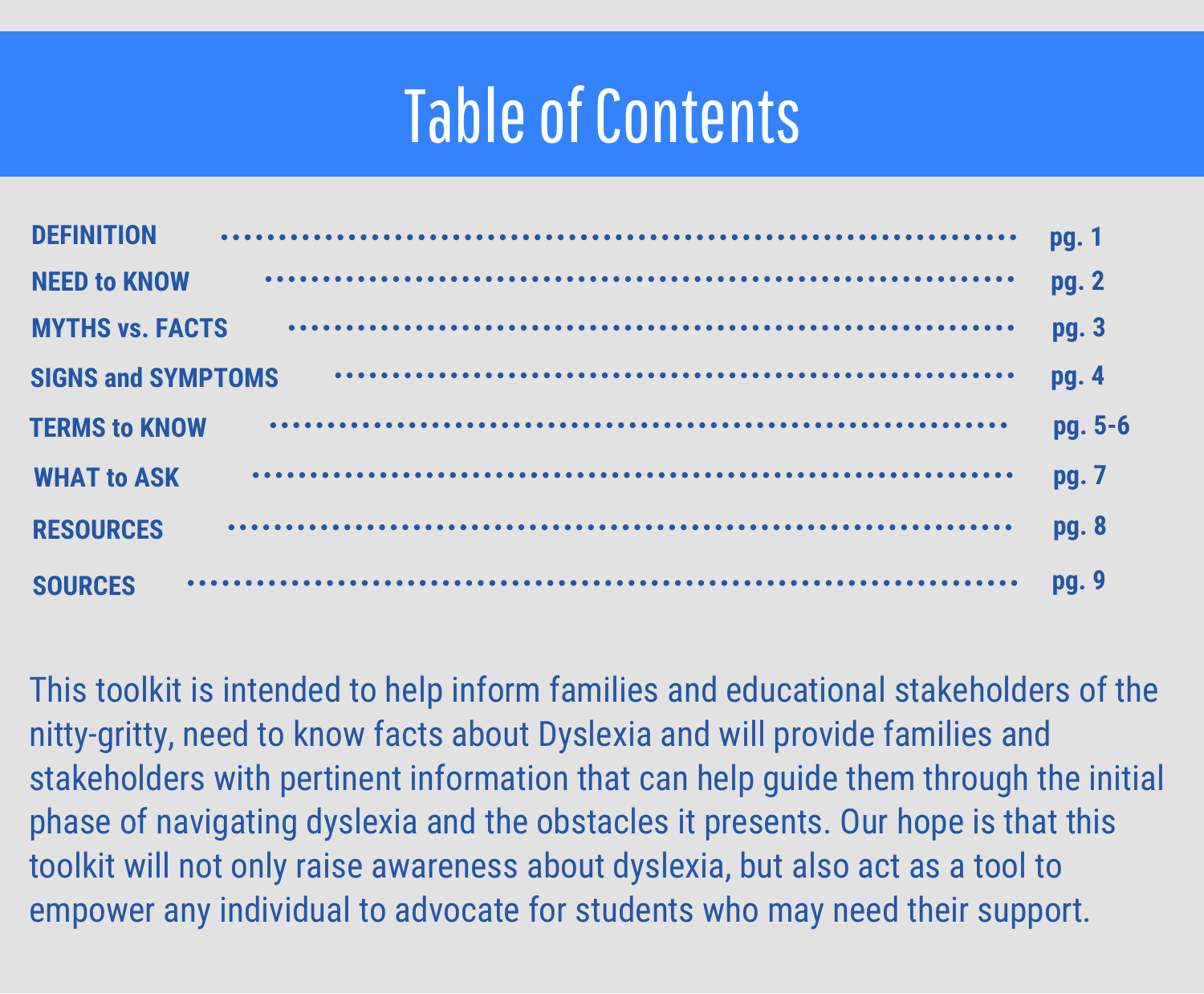

# DYSLEXIA

[Dyslexia](https://www.understood.org/en/learning-thinking-differences/child-learning-disabilities/dyslexia/what-is-dyslexia) is a learning disability related to reading and spelling. People with dyslexia have difficulty reading at a consistent pace without making mistakes. They may also have a hard time with reading comprehension, spelling, and writing. Since dyslexia does not fully go away, the early identification of dyslexia will help children develop the skills needed to read with more fluency and comprehend with more accuracy.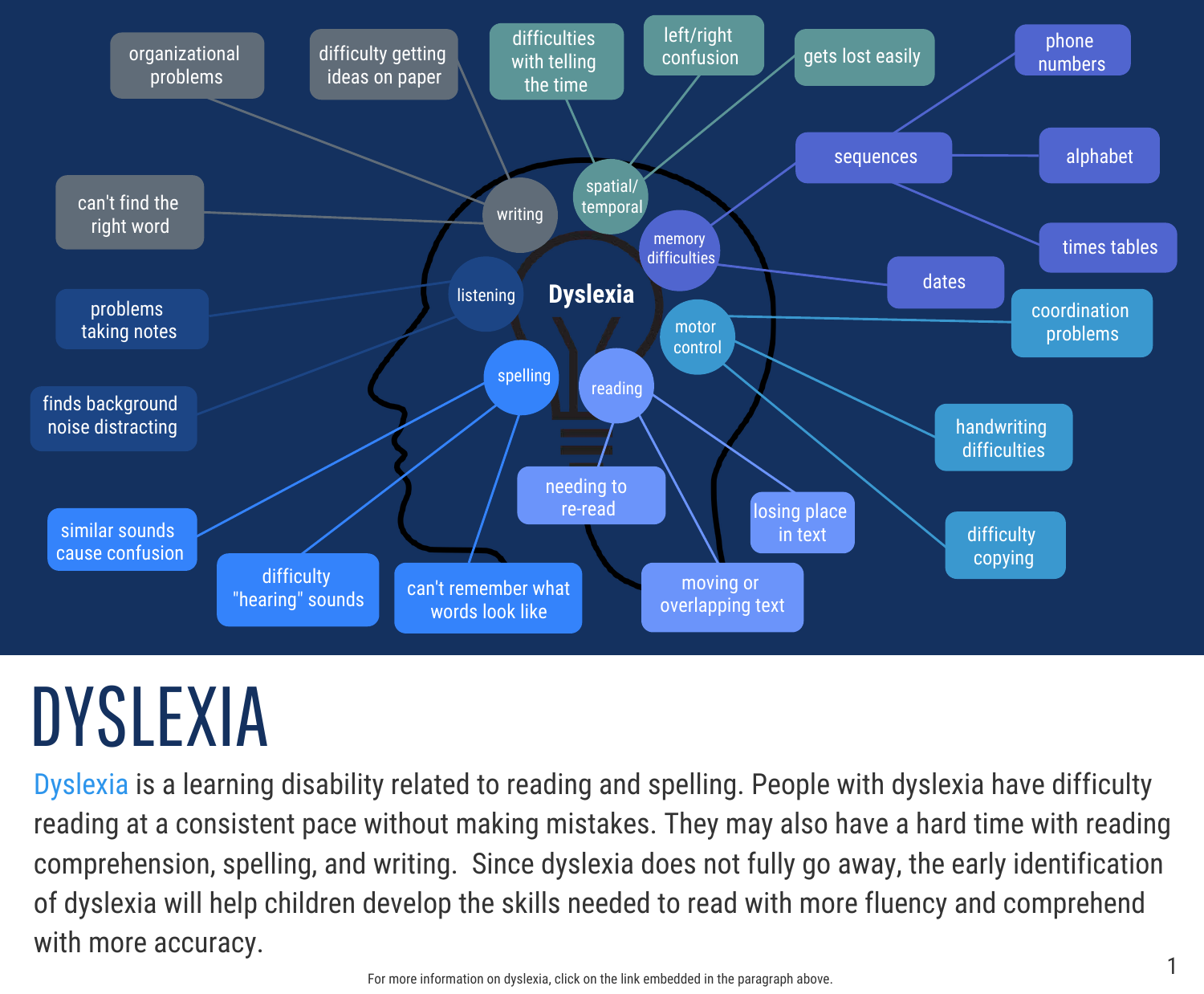# **Need**



## Know to

Dyslexia is not a disease, it is a [neurobiological](https://improvingliteracy.org/ask-an-expert/what-do-we-know-about-whats-different-brain-person-dyslexia) condition caused by a different wiring in the brain and occurs in people of all backgrounds and intellectual levels.



Up to 15–20% of the population have some of the symptoms of dyslexia, including slow or inaccurate reading, poor spelling, poor writing, or mixing up similar words.



Most children with dyslexia can become proficient readers with early identification and comprehensive and systematic reading instruction.



Dyslexia is strongly heritable, it runs in families. Children who have a parent or sibling with dyslexia are considered at risk for dyslexia.



Structured literacy benefits ALL students in learning to read, but is [critical to a percentage](https://dyslexiaida.org/ladder-of-reading-infographic-structured-literacy-helps-all-students/)  of students including those who are dyslexic.



[Early identification and](https://improvingliteracy.org/ask-an-expert/why-early-intervention-so-important-kids-dyslexia)  intervention of dyslexia are very important. Intervention of children at risk are most effe[ctive in kindergarten](http://dyslexia.yale.edu/resources/parents/what-parents-can-do/suspect-dyslexia-act-early/)  and first grade.



 If you suspect a disability you may ask for a full evaluation for specialized services from your child's school at anytime.



Children with dyslexia may qualify as having a learning disability under the Individuals with Disabilities Education Act [\(IDEA\)](https://sites.ed.gov/idea/about-idea/).This requires public and charter schools to provide [special education](https://www.understood.org/en/school-learning/special-services/special-education-basics/understanding-special-education) and related services.

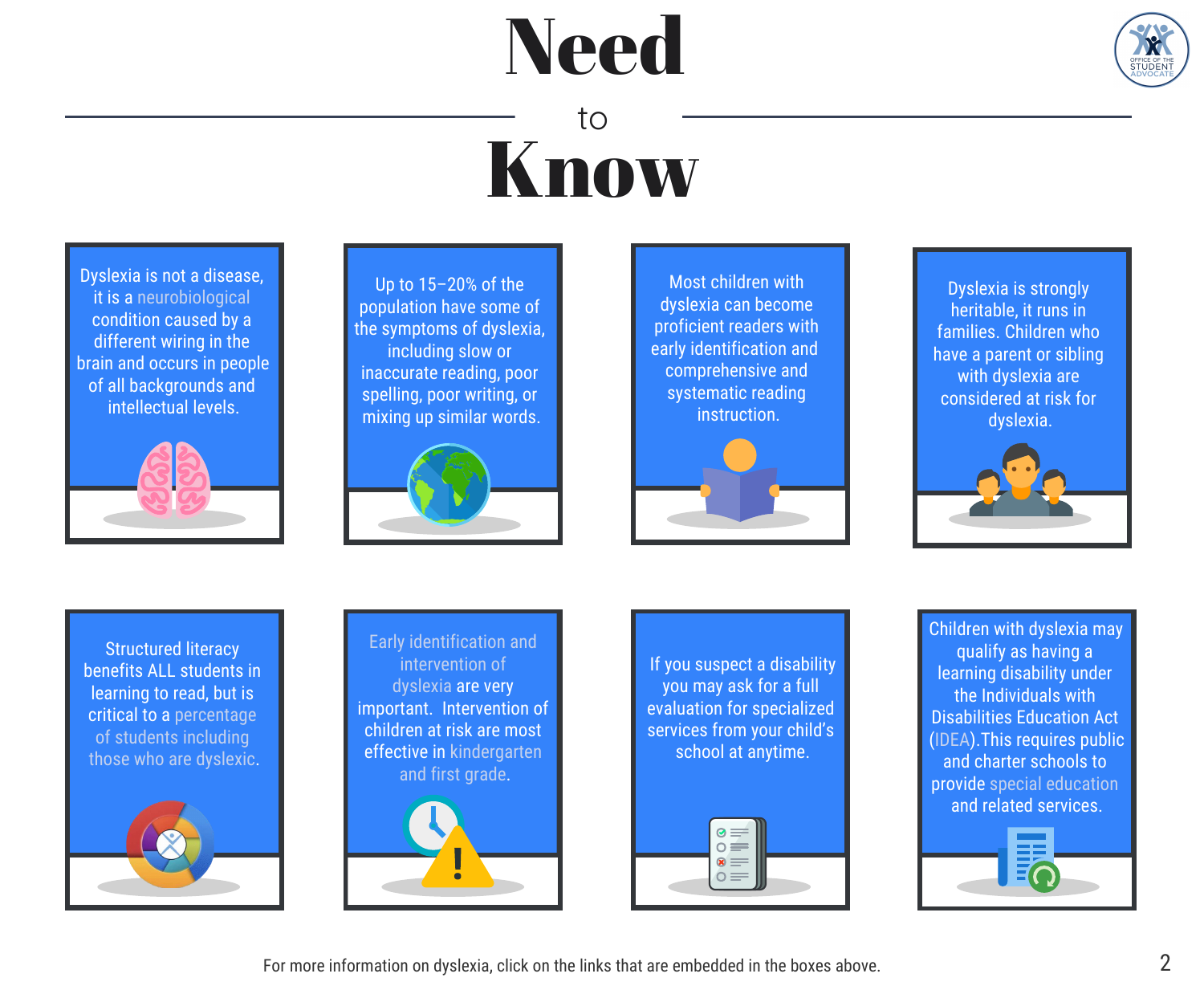# Myths



## Facts vs

### **MYTH**

DC Public and Public Charter Schools cannot say dyslexia. Schools should only use the term "specific learning disability"

### **FACT**

According to the Individuals with Disabilities Education Act (IDEA), all schools, including DC Public and Public Charter Schools, **can** say dyslexia. Although dyslexia falls under the "specific learning disability" category, in some cases, like with dyslexia, it may be helpful to include information about the specific condition.

### **MYTH**

Children with dyslexia see and write letters backwards.

### **FACT**

Children with dyslexia do not see and write letters backwards because dyslexia is not a problem with the eyes. Many young children reverse letters when learning to write, regardless of whether or not they have dyslexia. In fact, most children with dyslexia do not reverse letters.

### **MYTH**

Dyslexia is more common in boys than it is in girls.

### **FACT**

Dyslexia affects a comparable numbers of boys and girls. However, more boys are typically referred by their teachers for evaluation, but this may be because of the more typically energetic behavior of boys in the classroom.

### **MYTH**

If you don't teach a child with dyslexia how to read by age 9, they will never learn how to read.

### **FACT**

It is never too late to help improve the reading, spelling and writing of someone with dyslexia. Although early intervention is best, adult dyslexics can still develop the skills needed to read with more fluency and comprehend with more accuracy.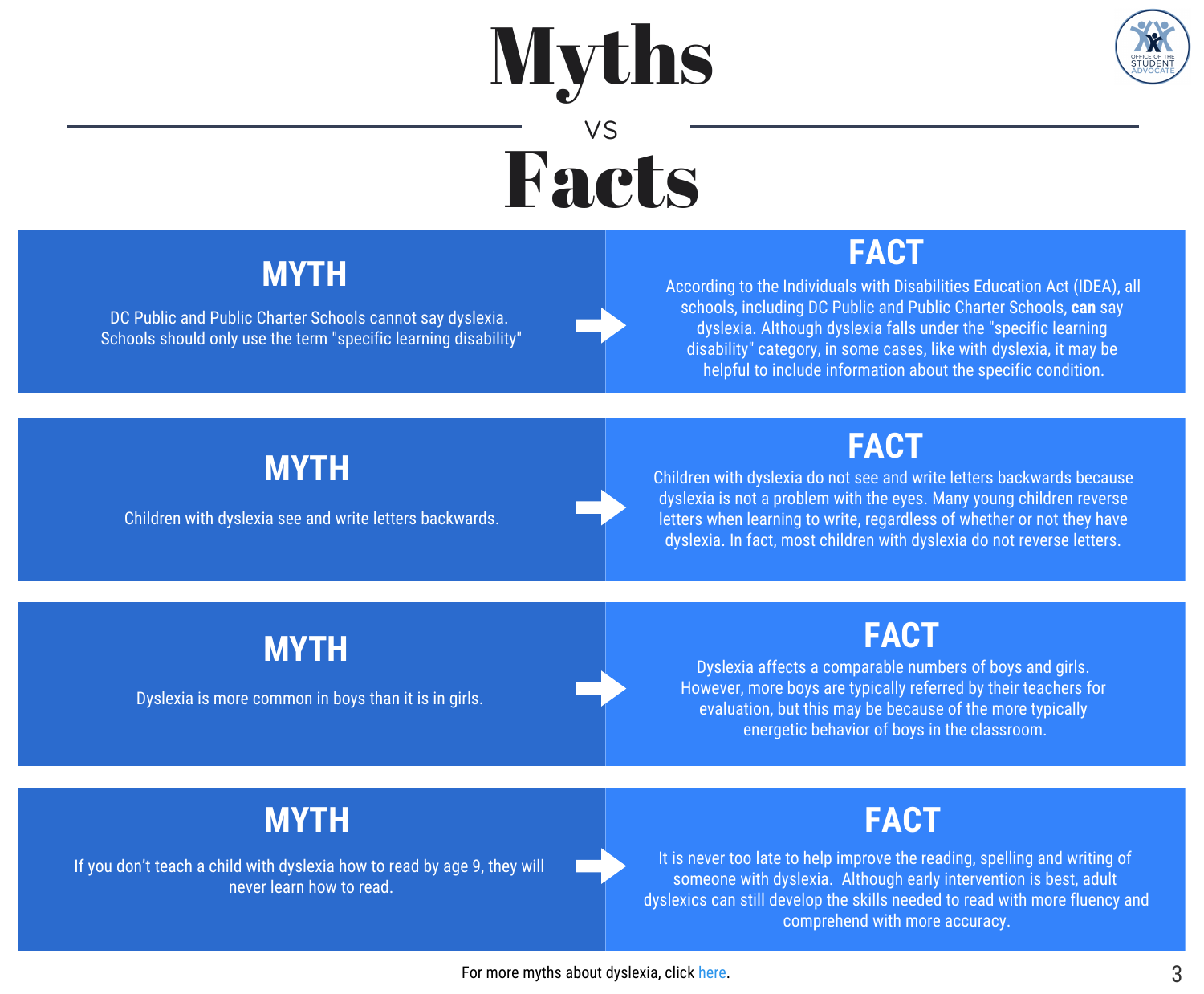

## Symptoms and

Signs

#### *Preschool Years*

#### **Warning Signs:**

- Trouble learning common nursery rhymes
- Trouble learning the names of letters in the alphabet
- Unable to recognize letters in their own name  $\bullet$
- Persistent "baby talk"
- Doesn't recognize simple rhyming patterns (ex: cat, bat, mat)

#### *Kindergarten -- First Grade*

#### **Warning signs:**

- Expresses that reading is hard
- Cannot sound out simple words (ex: map, log, hot)
- Does not associate letters with sounds
- Reading errors that show no connection to the sound on the page

#### *Second Grade -- High School*

#### **Warning Signs:**

- Reading is slow and awkward
- Has trouble reading unfamiliar words
- Avoids reading outloud
- Uses vague language when speaking such as "stuff" or "things"
- Speech is full of hesitations and frequently uses "ums"  $\bullet$
- Seems to need extra time to respond to questions
- Confuses words that sound alike (ex: lotion & ocean, volcano & tornado
- Trouble remembering dates, names and phone numbers
- Poor spelling

#### **Strengths:**

- Curiosity
- A strong imagination
- A good understanding of new concepts

#### **Strengths:**

- Curiosity
- A strong imagination
- A large vocabulary for their age
- Enjoys solving puzzles and building models
- Excellent listening comprehension

#### **Strengths:**

- Excellent thinking skills
- A high level of understanding what is read to them
- Sophisticated listening vocabulary
- Excels in areas not dependent on reading such as math, computers, visual arts, social studies and creative writing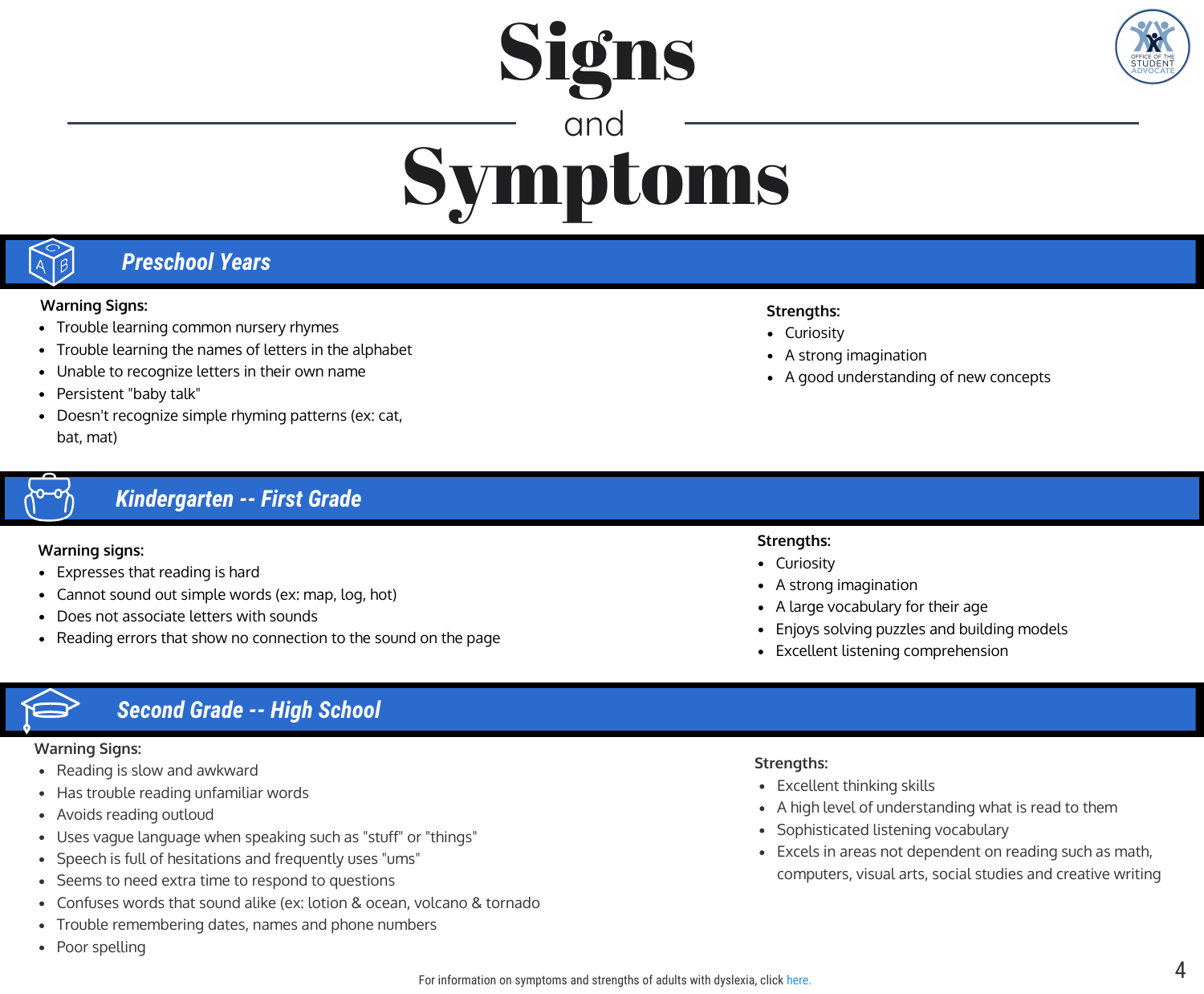# Terms



## Know to

- **504 Plan:** a formal plan that schools develop to give kids with disabilities the support they need. They cover any condition that limits daily activities in a major way.
- **[AD/HD:](https://dyslexiaida.org/attention-deficithyperactivity-disorder-adhd-and-dyslexia/)** one of the most common developmental problems, affecting 3–5% of the school population. It is characterized by inattention, distractibility, hyperactivity and impulsivity. It is estimated that 30% of those with dyslexia have coexisting AD/HD.
- **Assistive Technology:** any device, software, or equipment that helps people work around challenges so they can learn, communicate, and function better.
- **[Comprehension:](https://www.understood.org/en/learning-thinking-differences/child-learning-disabilities/reading-issues/6-essential-skills-needed-for-reading-comprehension?_ul=1*1p5l3f*domain_userid*YW1wLU0tRHVxN2lXY3Rpd1Z4bWo4OEJWTlE.)** Making sense of what is read. Comprehension depends on good word recognition, fluency, vocabulary, background knowledge, and language ability.
- **[Dyscalculia:](https://www.understood.org/en/learning-thinking-differences/child-learning-disabilities/dyscalculia/what-is-dyscalculia)** A specific learning disability in learning and understanding mathematical concepts.
- **[Dysgraphia:](https://www.understood.org/en/learning-thinking-differences/child-learning-disabilities/dysgraphia/understanding-dysgraphia?gclid=CjwKCAiAmNbwBRBOEiwAqcwwpbBLjEqSnDnxmofh-pLSRh0SvgPFPs4QNdJPt3CJWoqhIcyKnTL0bRoCPigQAvD_BwE)** Extremely poor handwriting or the inability to perform the motor movements required for handwriting. This condition is associated with neurological dysfunction.
- **[Executive Functioning:](http://dyslexiahelp.umich.edu/professionals/dyslexia-school/executive-function-disorders)** the ability to design actions towards a goal, handle information flexibly, realize the ramifications of behavior, and make reasonable inferences based upon limited information.
- **Fluency:** Reading words at an adequate rate with a high level of accuracy, appropriate expression, and understanding.
- **Gifted and Talented Learning Disabled (GTLD) or Twice-Exceptional:** Students who are identified as gifted and talented who also have met criteria for an IEP or 504 plan. These students are learners who have high performance or potential in a gift, talent, or ability area combined with one or more disabilities that may affect achievement.
- **Independent Educational Evaluation (IEE):** A private evaluation from an outside source. Usually parents pay for this type of private testing, but if you are dissatisfied with your child's school based evaluation you can request an Independent Education Evaluation at public expense.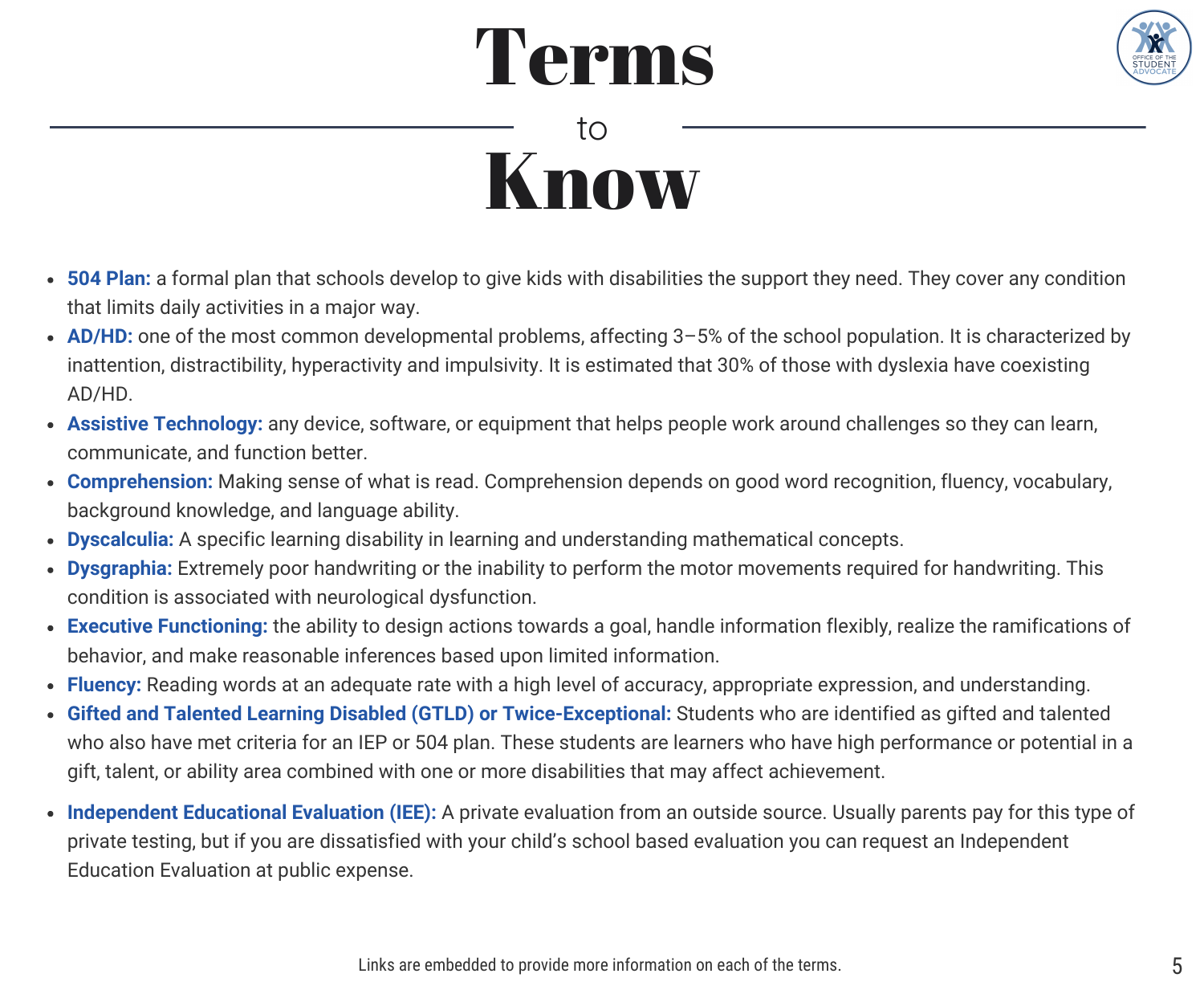# Terms



## Know to

- **[Individualized Education Plan \(IEP\):](https://www.understood.org/en/school-learning/special-services/ieps/understanding-individualized-education-programs)** A document that sets out the child's placement in special education as well as the specific goals, short-term objectives, and benchmarks for measuring progress each year
- **[Language based learning disability:](http://www.ldonline.org/article/56113/)** A disorder in one or more of the basic processes involved and understanding or producing spoken or written language.
- **[Phonics:](https://global.oup.com/education/content/children/issues/phonics-for-parents/?region=international)** The paired association between letters and sounds; an approach to the teaching of reading and spelling that emphasizes sound-symbol relationships, especially in early instruction.
- **Phonological Awareness:** The sensitivity to the sound structure in spoken language. Phonological awareness progresses from rhyming; to syllable counting; to detecting first, last, and middle sounds; to phonemic awareness, which includes segmenting, adding, deleting, and substituting sounds in words.
- **[Processing Speed:](https://www.understood.org/en/learning-thinking-differences/child-learning-disabilities/information-processing-issues/processing-speed-what-you-need-to-know)** Processing speed is the pace at which you take in information, make sense of it, and begin to respond.
- **Rapid Automized Naming (RAN):** The ability to quickly name aloud a series of familiar items on a page. These include letters, numbers, colors or objects.
- **Response to Intervention (RTI):** An integrated model of assessment and intervention with a multilevel prevention system to identify students at risk as well as monitor their progress, supply evidence-based interventions, and allow for appropriate adjustments based on student responsiveness. An alternative way to identify students with learning disabilities.
- **[Structured Literacy:](https://dyslexiaida.org/what-is-structured-literacy/)** Explicitly teaches systematic word-identification/decoding strategies. This benefits all students, and are vital for those with dyslexia.
- **Written language disorder:** A disability that involves impairment in reading, decoding, sight word recognition, reading comprehension, spelling, and/or written expression. Written language disorders, as with spoken language disorders, can involve any of the five language domains (phonology, morphology, syntax, semantics, and pragmatics).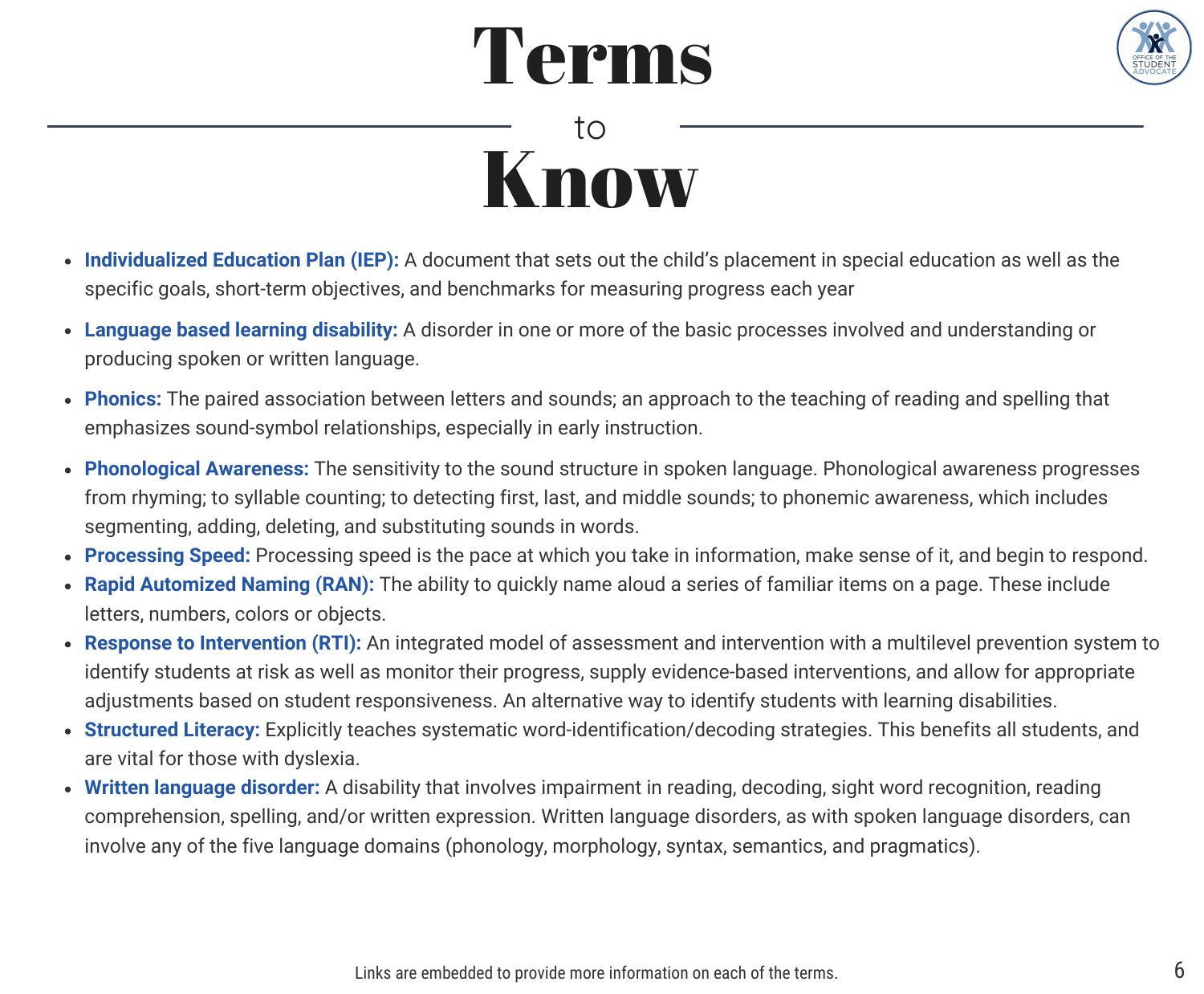# What



## Ask to

| I want to request an evaluation because I am concerned that my child may be dyslexic or have another<br>language-based learning disability |
|--------------------------------------------------------------------------------------------------------------------------------------------|
| What types of goals are usually included on an IEP for kids with dyslexia?<br>Check out Virginia's Dyslexia Guide here (scroll to pg. 21). |
| What are my student's strengths and areas of improvement?                                                                                  |
| What type of reading intervention is being provided for my child? Is it explicit and strategic?                                            |
| Is the reading intervention being consistently provided?                                                                                   |
| How will you let me know if my child is making progress?                                                                                   |
| Who else can provide information about Dyslexia and other special education services?                                                      |

 $\mathbf{U}$ 

7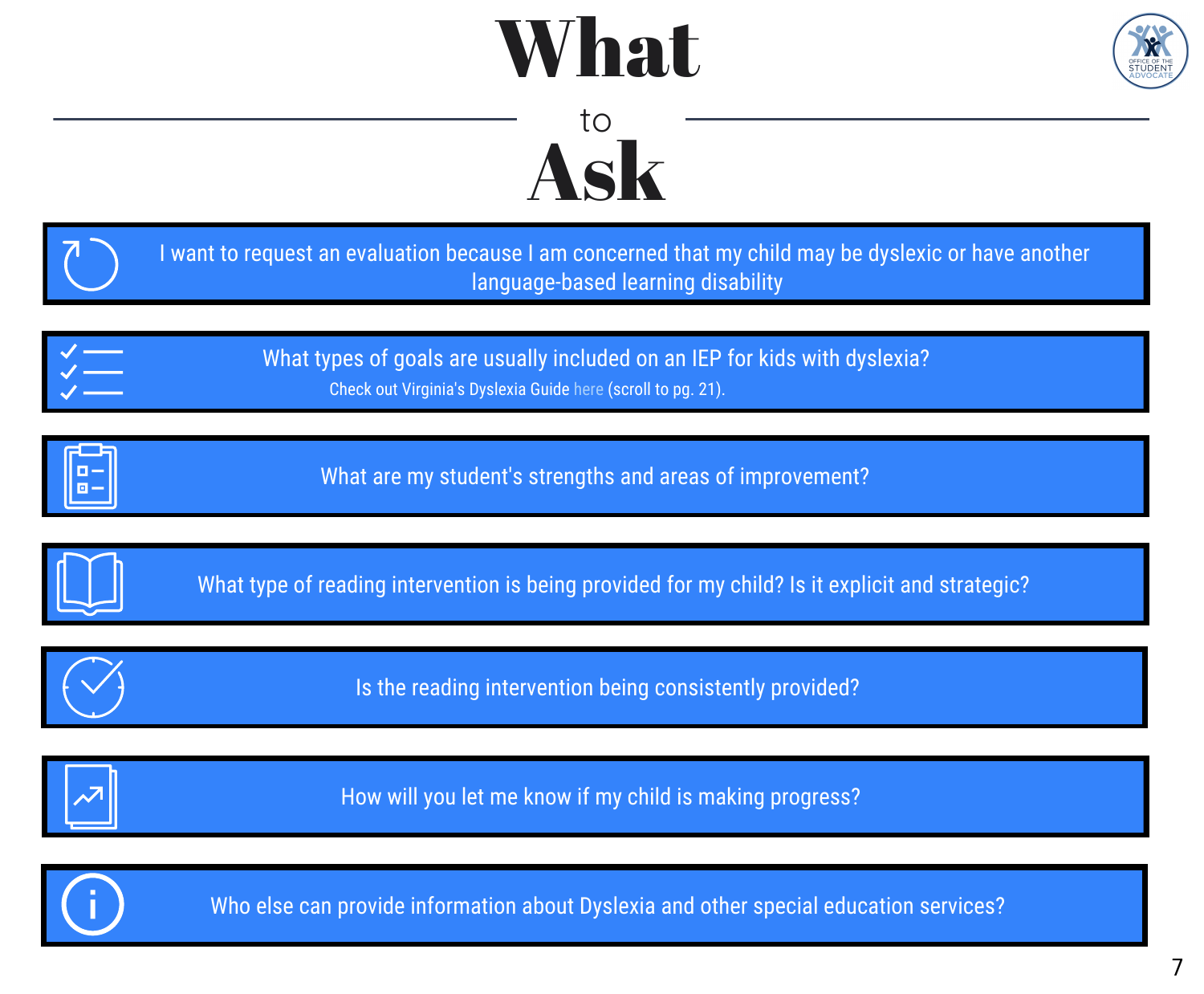# Resources



## Parents & Educators for



**[Capital Area Branch of](https://dc.dyslexiaida.org/)  [The International Dyslexia Association](https://dc.dyslexiaida.org/)** https://dc.dyslexiaida.org Phone: (301) 906-1630

**[DC Office of Human Rights](https://ohr.dc.gov/)** www.ohr.dc.gov Phone: (202) 727-4559 Email: ohr@dc.gov

**[DC Public Charter School Board](https://dcpcsb.org/)** www.dcpcsb.org Phone: (202) 328-2660

**[DC Public Schools](https://dcps.dc.gov/)** www.dcps.dc.gov Phone: (202) 442-5885

**[Decoding Dyslexia DC](https://www.decodingdyslexiadc.org/)** https://www.decodingdyslexiadc.org Phone: [\(240\) 545-5323](https://www.decodingdyslexiadc.org/) Email: [DecodingDyslexiaDC@gmail.com](https://www.decodingdyslexiadc.org/)

**[Office of The State Superintendent \(OSSE\)](https://osse.dc.gov/)** [https://osse.dc.gov](https://osse.dc.gov/) Phone: (202) 727-6436

**[Office of The Student Advocate](https://sboe.dc.gov/page/office-student-advocate)** studentadvocate.dc.gov Phone: (202) 741-4692 Email: student.advocate@dc.gov

**[Office of The Ombudsman for Public Education](https://sboe.dc.gov/page/office-ombudsman-public-education)** https://sboe.dc.gov/page/office-ombudsman-public-education Phone: (202) 741-0886 Email: om.budsman@dc.gov

For more information on local resources, visit <https://sboe.dc.gov/node/1153932>



#### **Local Resources National Resources**

**[National Center for Learning Disabilities](https://www.ncld.org/)** www.ncld.org

**[National Center on Improving Literacy](https://improvingliteracy.org/)** www.improvingliteracy.org Email: nciliteracy@gmail.com

**[The Yale Center for Dyslexia and Creativity](https://www.dyslexia.yale.edu/)** www.dyslexia.yale.edu

**[The Office of Special Education Programs](https://www2.ed.gov/about/offices/list/osers/osep/about.html)** www2.ed.gov/about/offices/list/osers/osep/about.html Phone: (202) 245-7100

**[Children's Dyslexia Centers, Inc.](https://www.childrensdyslexiacenters.org/)**  www.childrensdyslexiacenters.org Phone: (877) 861-0528

**[Learning Ally](https://learningally.org/)** www.learningally.org Phone: (800) 221-4792

**[LD Online](http://www.ldonline.org/)** www.ldonline.org

**[Bookshare](https://www.bookshare.org/cms/)** https://www.bookshare.org/cms/

**[Understood](https://www.understood.org/en/learning-thinking-differences/child-learning-disabilities/dyslexia/what-is-dyslexia)** www.understood.org

**[Individuals with Disabilities Education Act](https://sites.ed.gov/idea/)** https://sites.ed.gov/idea/

*The following resources may have a cost associated with their services:*

**[The Reading League](https://www.thereadingleague.org/)** Phone: (315) 362-2620 Email: info@thereadingleague.org

For more information, links have been embedded for each of the resources listed above.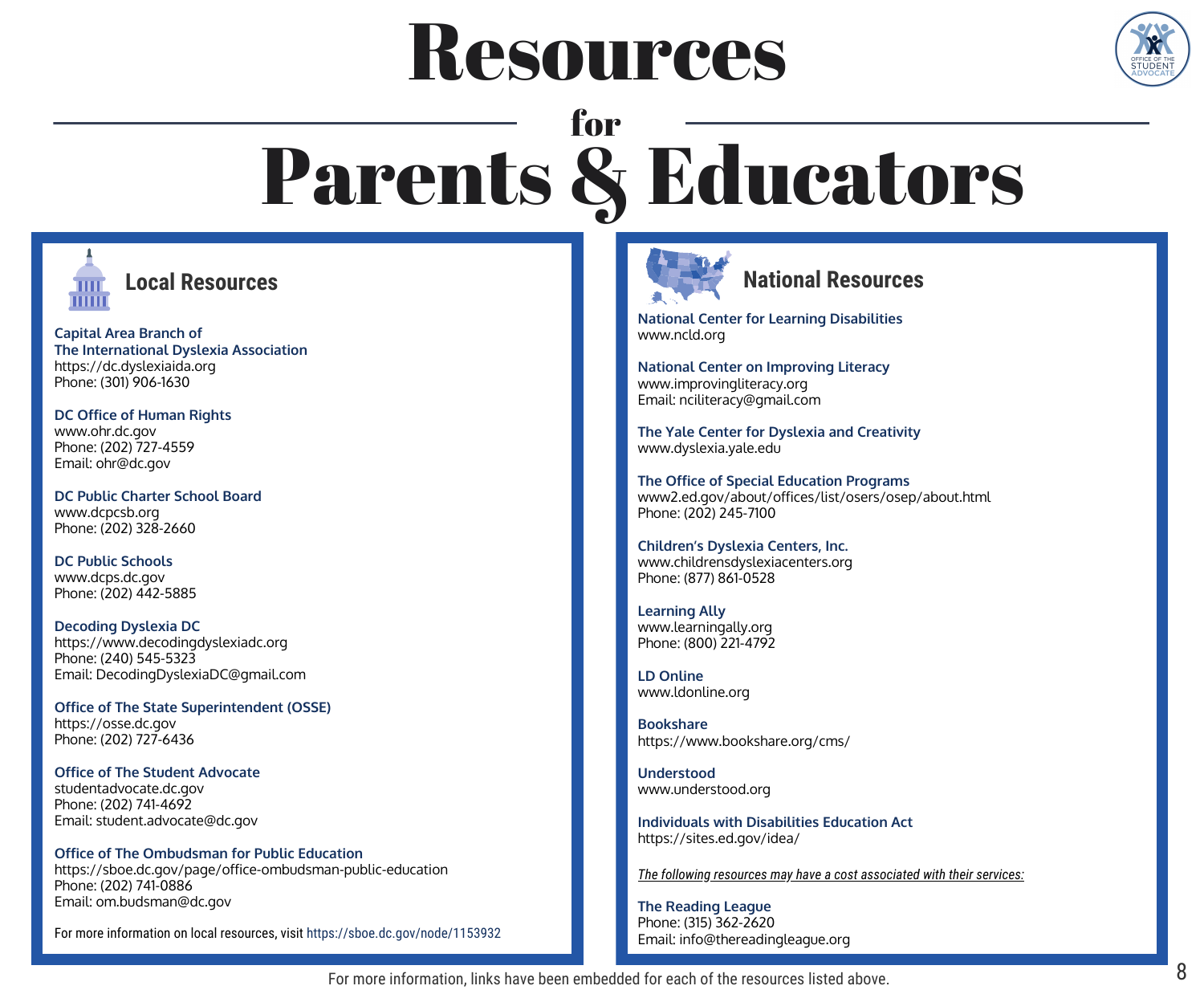## Sources

#### **Dyslexia Help**

Debunking the Myths about Dyslexia. (n.d.). Retrieved from http://dyslexiahelp.umich.edu/dyslexics/learn-about-dyslexia/what-isdyslexia/debunking-common-myths-about-dyslexia

**Decoding Dyslexia DC**

Decoding Dyslexia - Washington DC. (n.d.). Retrieved from https://www.decodingdyslexiadc.org/

**Gaab Lab** Dyslexia Myths. (n.d.). Retrieved from https://www.gaablab.com/dyslexia-myths

#### **United States Department of Education, Office of Special Education and Rehabilitative Services**

Home. (n.d.). Retrieved from https://www2.ed.gov/

**International Dyslexia Association** International Dyslexia Association. (n.d.). Retrieved from http://www.dyslexiaida.org/

**Improving Literacy** National Center on Improving Literacy. (n.d.). Retrieved from https://improvingliteracy.org/

#### **Virginia Department of Education**

Specific Learning Disability Supplementary Guide Dyslexia: Frequently Asked Questions. (2017). Retrieved from http://www.doe.virginia.gov/special\_ed/disabilities/learning\_disability/sld-dyslexia-guide.pdf

#### **The Yale Center for Dyslexia & Creativity**

The Yale Center for Dyslexia & Creativity - Yale School of Medicine. (n.d.). Retrieved from http://dyslexia.yale.edu/

#### **Montgomery County Public Schools**

Twice Exceptional Students A STAFF GUIDEBOOK. (2015). Retrieved from https://www.montgomeryschoolsmd.org/uploadedFiles/curriculum/enriched/programs/gtld/0470.15\_TwiceExceptionalStudents\_Handboo k\_Web.pdf

#### **Understood.org**

Understood: For Learning and Thinking Differences. (n.d.). Retrieved from https://www.understood.org/